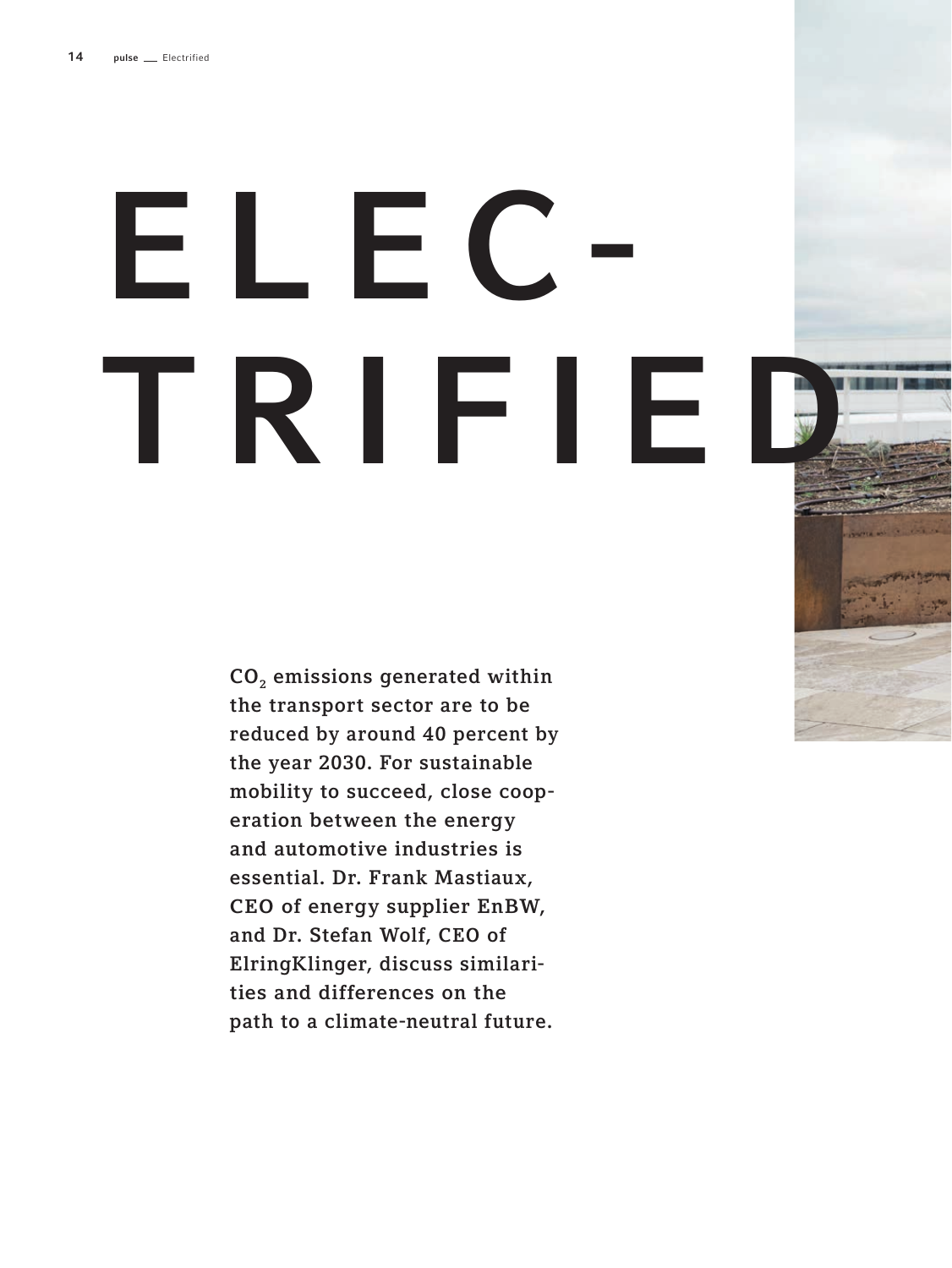

# WHAT DO THE ENERGY TRANSITION AND THE TRANSFORMATION OF THE AUTOMOTIVE INDUSTRY HAVE IN COMMON?

 $MASTIAUX$   $\longrightarrow$  We as EnBW can only stress the need for strategic alliances. We are facing a challenge, particularly in the field of e-mobility, which can only be met if we work together. Only if we consider the energy and transport sectors as a single entity will each be able to make its contribution to achieving its own objectives.

 $WOLF$  - In my opinion, change in our industry can only work in close cooperation with the energy sector. There is no point at all in the automotive industry simply rolling out vehicles with alternative drive systems. People actually have to buy such vehicles. And they will only do so if the cars meet their lifestyle and mobility requirements, which includes an adequate charging infrastructure.

 $MASTIAUX$  — Improved traffic management is also a key prerequisite for change in the area of mobility. Here we can contribute our experience in the operation of large infrastructures. Simply focusing on recharging points would be a shortsighted approach.

 $WOLF$  - Exactly, traffic management will also be a key factor. In addition, however, being able to charge enough electricity at the right time is essential for the success of e-mobility. And this brings us to the issue of grid capacity and the question of who pays for the expansion.

 $MASTIAUX - Yes$ , we in the energy sector see it the same way. Fundamentally, the customer must be able to have confidence not only in the vehicle technology but also in the infrastructure. However, setting up a charging infrastructure requires substantial investment in advance and such capital expenditure simply isn't worthwhile at present.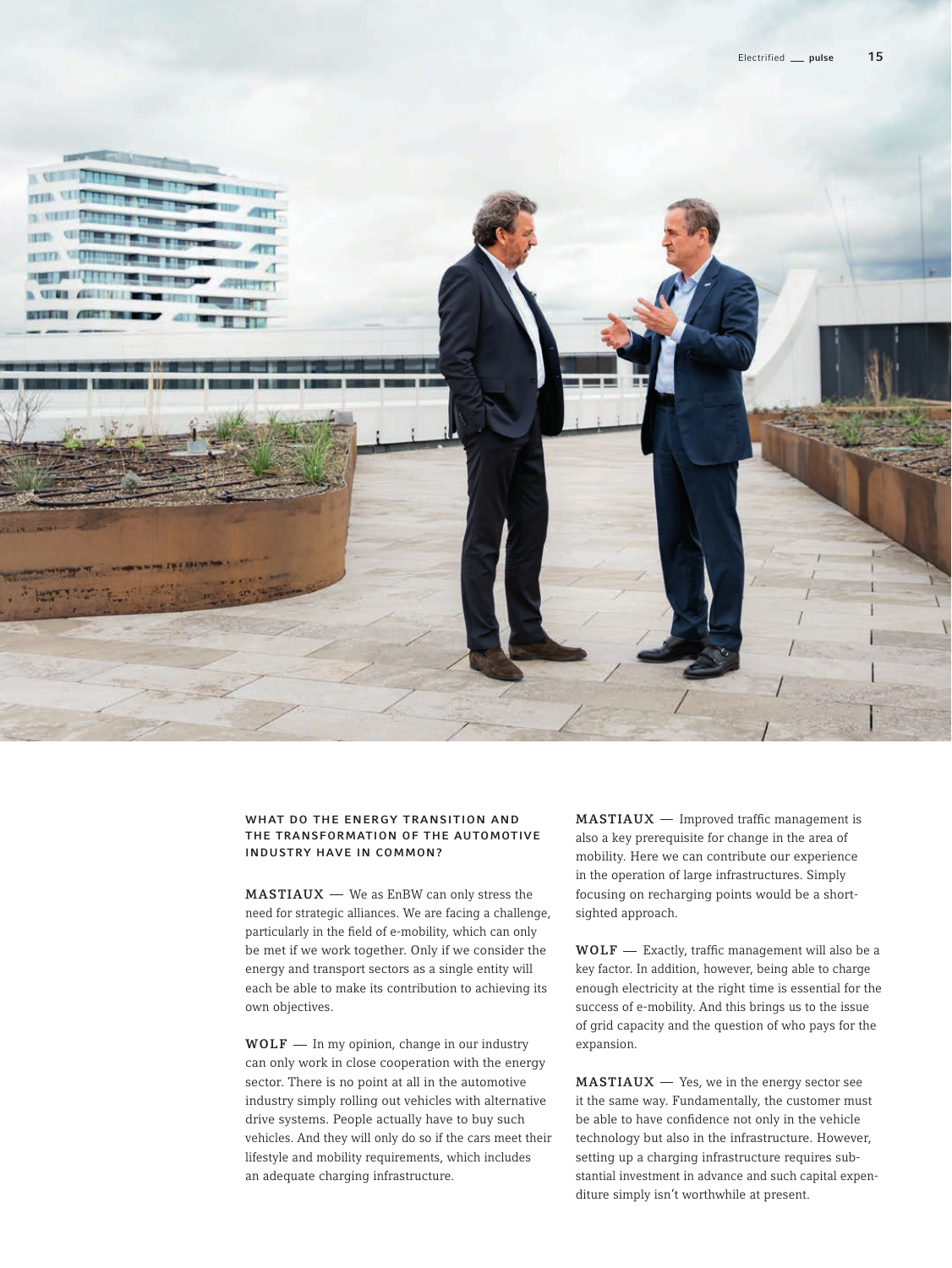$WOLF$  — The automotive industry is investing considerable amounts. Electric mobility is first and foremost about actually getting fully electric vehicles on the road. The focus is on completely new vehicle concepts.

# IS IT SIMILAR FOR FUEL CELL VEHICLES AND HYDROGEN INFRA-STRUCTURE?

 $MASTIAUX - I$  am convinced that other energy carriers such as hydrogen will play a major role when it comes to future road transport – alongside electricity. But if I understand my colleagues in the car industry correctly, we have not yet reached a point where a fuel cell vehicle would be competitive compared to an electric car.

 $WOLF$  – The main advantage of fuel cell technology is that the refueling process can be completed relatively quickly, as was previously the case with fossil fuels. Furthermore, hydrogen filling pumps can be integrated into the existing filling station infrastructure.

 $MASTIAUX$   $\longrightarrow$  When I think of fuel cells, the first thing I can imagine is their use in the field of heavy-duty transport, because this segment requires higher energy densities and ranges.

 $WOLF$  – From a regional perspective, Asian countries such as Korea and Japan are more advanced. They are relying consistently on fuel cell technology and are looking to have larger fleets – including passenger cars, by the way – on the road by as early as 2030. And in China, our company is already working on more than 20 development projects for fuel cell drives. This is also of benefit to us in Europe when it comes to reaching series production readiness more quickly.

### HOW DO YOU CHANNEL YOUR INVESTMENTS IN THIS SITUATION?

 $WOLF$  — We invest in technologies for new drive systems, while at the same time drawing on expertise gained from our long-standing business. For example, we produce our bipolar plates for fuel cells on the same machines as our cylinderhead gaskets. And our cell connectors for batteries fitted to electric vehicles are also manufactured with the help of established metal processing methods.

 $MASTIAUX$  - Essentially, we must all abandon the idea that a specific business model is future-proof in any way. This poses quite a challenge for the energy industry due to the substantial investments involved. Building a marine wind farm can quickly add up to two billion euros. We're therefore trying to pursue the right trend and spread the portfolio risk, for example, by investing in renewable energies, in the grid, and in new infrastructure projects that match our expertise.

### HAS THE MORE EXTENSIVE DEBATE ON CLIMATE CHANGE DRIVEN CHANGE IN YOUR RESPECTIVE SECTORS?

 $MASTIAUX - We conduct surveys on$ a regular basis. According to these, a clear majority says that the changeover to renewable energies is the right choice. The issue becomes more problematic when wind farms or power lines are installed in close proximity to people. There is greater resistance in such cases. But in principle, acceptance is still high.

»If we do not succeed in communicating to people that transformation really means change, major social projects such as energy transition and climate-neutral mobility are doomed to fail. «

Dr. Stefan Wolf, CEO of ElringKlinger AG